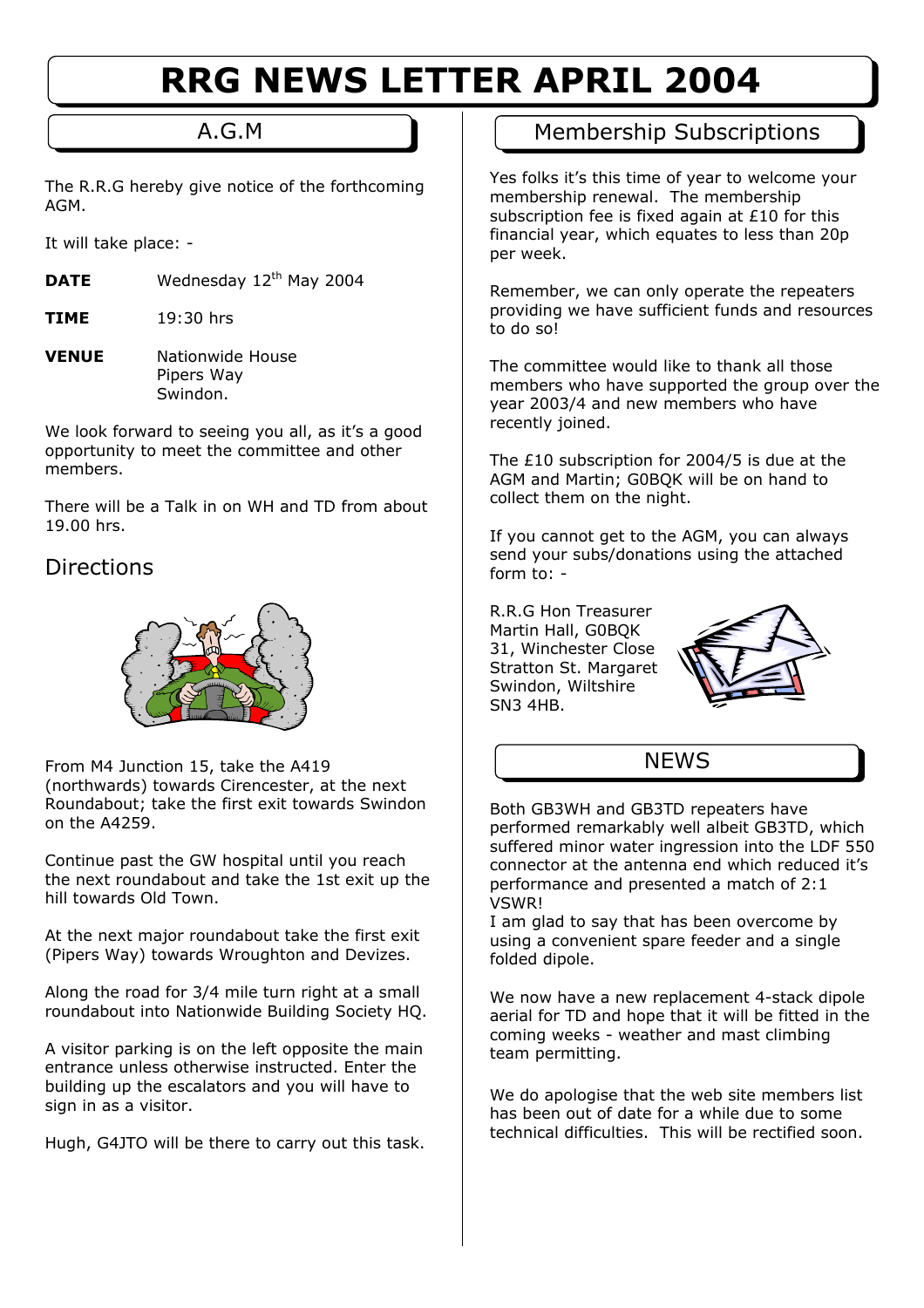# **RRG NEWS LETTER APRIL 2004**

This issue of the newsletter is limited, as we have focused on the AGM.

It's been an interesting year of radio traffic and topical conversations on the repeaters what with the new operators and the removal of the Morse test requirement to name a few.

Kilometre posts on the motorway seem to be a favourite topic with Richard G4MUF plotting our positions as we travel up and down the M4 reading out the post to him. I guess a modern day APRS system!!

It ceases to amaze the group how many DX operators access the repeater when conditions are up, Yorkshire, Harwich, Brighton and 20 thousand feet in the air by a German Radio Amateur who was piloting a commercial cargo plane to Scotland.

Richard G4MUF was able to track his progress as he past through air traffic control whilst the rest of us were

stunned some what and contemplate d the legality of it all.



### Rally News

The West of England Radio Rally (WESTRALLY) is fully subscribed and additional overflow marques are being sought to accommodate the demand for trader space. All we need now is your support to make it an eventful day.

The Steam and Radio Rally weekend at the Swindon & Cricklade Railway, Blunsdon Station is steaming ahead!! This railway forms part of the old Midland and Junction South Western Junction Railway, which ran form Andover to Andoversford.

R.R.G will be there that weekend supporting the event and encouraging new members to join the group. We look forward to meeting you.

# R.R.G Editor **National Contract Property** Dates For Your Diaries

The West *of* England Radio Rally

### **27 June 2004, Frome, Somerset**

Shaun, G8VPG, 01225 873 003 (office hours), 01225 873 098 [www.westrally.org.uk](http://www.westrally.org.uk/)

Or call G8YMM on GB3WH

**---------------------------------------------------**  Steam + Radio Weekend at the Swindon & Cricklade Railway, Blunsdon Station.

### **10th and 11th July 2004**

See the SDARC website at [www.swindonradioclub.org.uk](http://www.swindonradioclub.org.uk/)

The RRG will be there on Sunday 11th July.

Useful Information

[www.rrguk.org](http://www.rrguk.org/)

[www.qsl.net/g8ymm](http://www.qsl.net/g8ymm)

[www.nbarc.org.uk](http://www.nbarc.org.uk/)

[www.swindon-cricklade-railway.org](http://www.swindon-cricklade-railway.org/)

# THE RRG COMITTEE

| <b>CHAIRMAN</b>                                   | <b>GOBEQ</b>       | Andy |
|---------------------------------------------------|--------------------|------|
| <b>HON SECRETARY</b><br><b>GB3TD KEEPER</b>       | G4XUT              | Rob  |
| <b>HON TREASURER</b>                              | <b>G0BQKMartin</b> |      |
| <b>GB7NW KEEPER</b>                               | G7MTX              | Paul |
| <b>GB3WH KEEPER</b>                               | G4LDL              | Tony |
| <b>PUBLICITY</b><br>E-mail q8ymm@blueyonder.co.uk | G8YMM              | Paul |

### **AREA MEMBERS**

| Guy   |
|-------|
| Ian   |
| Ian   |
| Chris |
|       |